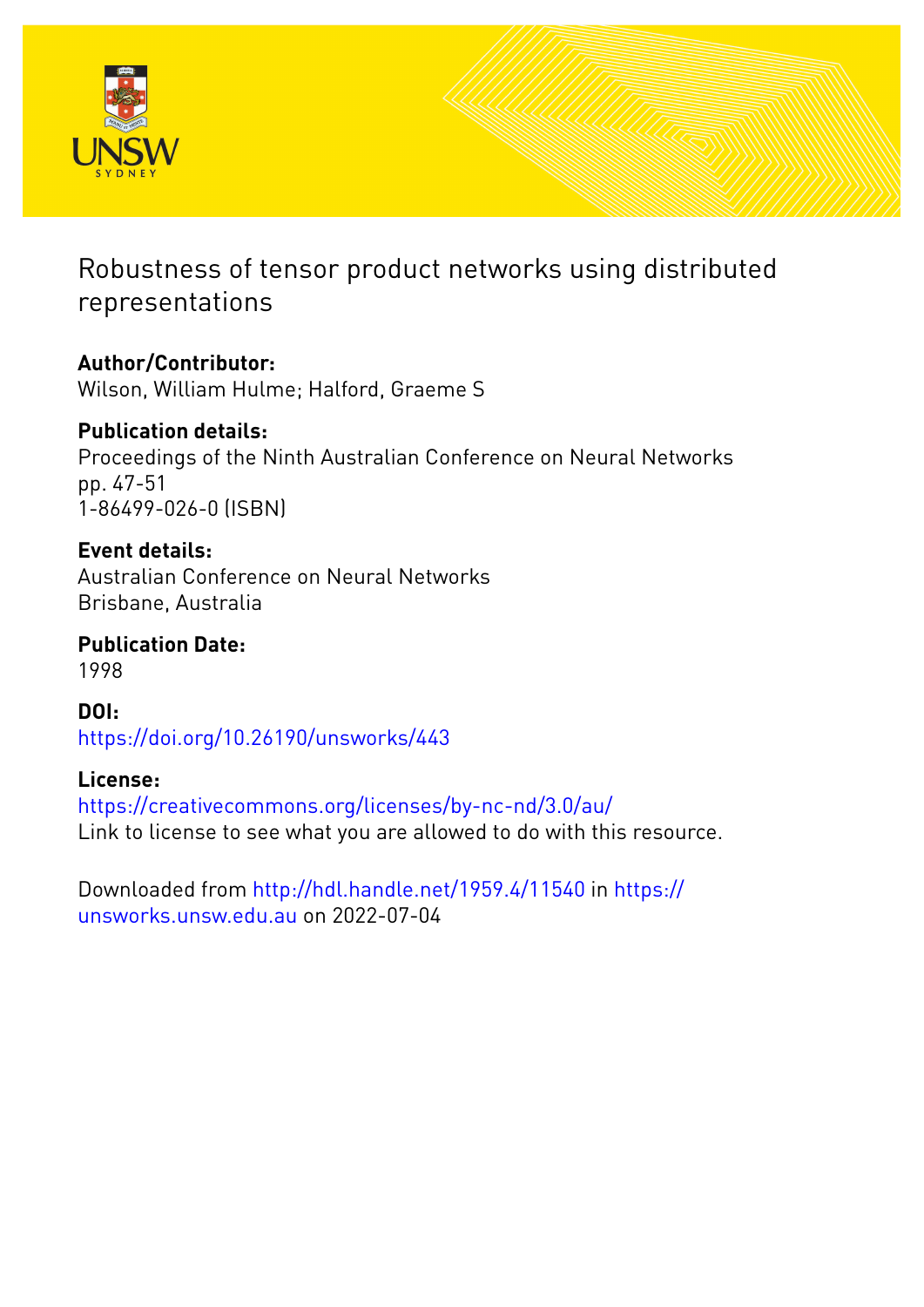gsh@psy.uq.edu.au

## *ABSTRACT*

This paper describes experiments on on the robustness of tensor product networks using distributed representations, for recall tasks. The results of the experiments indicate, among other things, that the degree of robustness increases with the number of binding units and decreases with the fraction of the space of possible facts that have been taught to the network. Mean recall scores decrease linearly with the proportion of binding units inactivated, and recall score variance depends linearly on number of binding units and on number of facts taught to the network.

## **1 . Introduction**

This paper describes experiments on the robustness of tensor product network of ranks between 2 and 7. In the experiments, varying numbers of randomly selected nodes in the network were "killed" by changing them so that they always produced zero output, and then the Figure 1: Network connectivity for a 3x3x3 tensor product performance of the resulting network was assessed. The network results indicate the effect of varying the rank of the tensor<br>product network, the effect of varying the proportion of<br>neurons killed, and the effect of increasing the length of<br>tensor, one computes the outer product<br>the v the length of each axis of the tensor). Most of the<br>experiments were conducted with 85% of the binding units<br>values stored in the binding units: thus if  $l$  represents<br>larger-than, m represents mare, and f represents foal inactivated, and in this condition, at least for reasonable numbers of facts, facts could reliably be distinguished *i* and *i* is condition, at reast for reasonable one would add  $l_i * m_j * f_k$  to the value stored in binding unit *bijk*. from non-facts.<br>
Figure 1 shows binding units, input/output units, and<br>
Figure 1 shows binding units, input/output units, and

learning systems for applications like variable binding [6],

**Robustness of Tensor Product** A rank 3 tensor product network has 3 dimensions - of<br> **Robustness Islam Rights**  $\overline{P}$  **Robustness**  $\overline{P}$  and  $\overline{P}$ ,  $\overline{q}$ , and  $\overline{q}$ , say. Its processing units include *par* **Networks Using Distributed** Size p, q, and r, say. Its processing units include pqr binding units, and input/output units grouped into 3<br>**Representations** exters of length p, q and r. Typically one of the I/O vectors represents a *predicate*, and the other two represent William H. Wilson a pair of *arguments*. The information represented in the Computer Science and Engineering tensor (i.e. in the binding unit structure) is thus relational Computer Science and Engineering tensor (i.e. in the binding unit structure) is thus relational<br>University of New South Wales information, such as *larger-than(mare, foal*) With rank 2 University of New South Wales information, such as *larger–than(mare, foal*). With rank 2<br>Sydney NSW 2052 Australia expansion interverse a common use is to represent a single relation Sydney NSW 2052 Australia networks, a common use is to represent a single relation<br>billw@cse.unsw.edu.au (say *larger-than*) and the two axes of the tensor would (say *larger–than*), and the two axes of the tensor would Graeme S. Halford thus represent the two items that, as a pair, belong to that Psychology relation, - e.g. *(mare, foal)*. The relation may be relation, - e.g. *(mare, foal)*. The relation may be University of Queensland specialized, as in [6] to a functional relation, e.g. binding Queensland 4072 Australia between members of a set of variables and a set of values.





**2. Tensor Product Networks** connections in a 3x3x3 tensor product network.

Tensor product networks have been used as one-shot<br>learning systems for applications like variable binding [6] using tensor product networks based on orthonormal sets of representation vectors, with *exact unbinding* [6]. As an cognitive modelling [2,3,4], and for memory in aim of many neural network models is to provide a connectionist implementations of production system and of many neural network models is to provide a connectionist implementations of production system distributed representation of the concepts involved, it is architectures [1]. A tensor product network has a *rank*: the desirable for the representation vectors to have a high rank of each network used in the experiments described in rank of each network used in the experiments described in proportion of non-zero components. This can be achieved<br>the papers just cited was 2 or 3; we will introduce tensor in a systematic way by using the now of a Hedeman the papers just cited was 2 or 3; we will introduce tensor in a systematic way by using the rows of a Hadamard product networks mainly in terms of the rank 3 case. matrix, suitably normalised, where an  $n \times n$  Hadamard <sup>\*</sup> This work was supported by Australian matrix is a square matrix all of whose entries are  $\pm 1$ , such that  $HH<sup>T</sup>=nI<sub>n</sub>$ . Figure 2 shows a 4x4 Hadamard matrix.

Research Council grant A79700056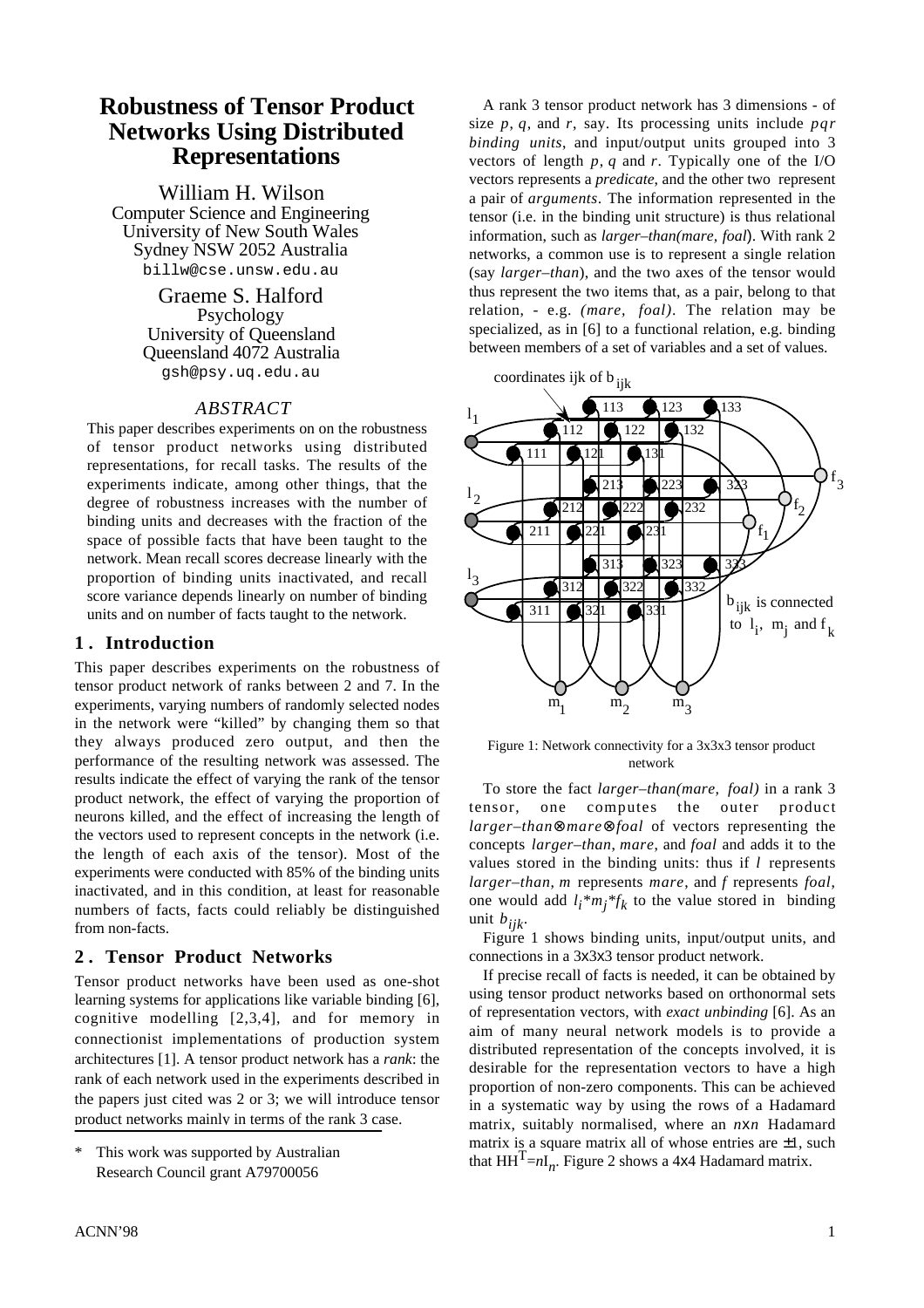$$
\begin{bmatrix} 1 & 1 & 1 & 1 \\ 1 & 1 & -1 & -1 \\ 1 & -1 & 1 & -1 \\ 1 & -1 & -1 & 1 \end{bmatrix}
$$

Hadamard matrices of size *nxn* are known to exist for The recall experiments of Wilson & Halford with

the concepts of interest can be stored in the binding units.<br>A simple mechanism then allows retrieval  $\frac{W_i}{W_i}$ ("unbinding") of the stored information. For example, representations were much more robust than local given **m** (*mare*) and **f** (*foal*), one can retrieve the representations in tensor product networks.<br>relationship(s) between them (such as  $\frac{1(\text{larger-} than)}{\ln 100}$ ) that relationship(s) between them (such as **l** (*larger-than*)) that In [9], a phenomenon related to robustness was are stored in the tensor. In general, more than one investigated. The outbox observed with higherical relationship may hold between the arguments (e.g. plausibility in mind, that normalized rows of Hadamard mother-of(mare, foal)). Thus what is retrieved will be a mother services did not seem likely to eccur notwelly as *mother-of(mare, foal)*). Thus what is retrieved will be a matrices did not seem likely to occur naturally as sum of vectors representing predicates - we term this sum corresponded to reputate in sum of vectors representing predicates - we term this sum<br>a predicate bundle. As well, given all three "pieces" one<br> $\begin{array}{c} \text{representation vectors. They noted the robustness results in} \\ \text{representation vectors. They noted the robustness results in} \end{array}$ a *predicate bundle*. As well, given all three "pieces" one [8], which they claimed showed that absolute can check whether the tensor holds this relational instance, expression of strictly people in representation and in fact, given any one "piece", one can retrieve from vectors for the tensor product network to perform<br>the tensor product network to perform<br>and vectors for the tensor product network to perform instances involving that "piece". In the case of retrieving predicates given **m** (*mare*) and **f** (*foal*), the computation described in that paper demonstrated that two kinds of such is as follows, where  $p_i$  signifies the i-th component of the predicate bundle retrieved:

$$
p_i = \sum_{jk} b_{ijk}^* m_j^* f_k \tag{1}
$$

## That paper did not look at recall tasks. **3 Robustness and Tensor Product Networks <sup>4</sup> The Experiments**

In [8], Wilson & Halford considered robustness of recall nodes at random. The second was to alter nodes so that problem solving: up to 80% of nodes could be killed were randomized. They considered that a fact was success-<br>facts was one of the parameters varied in the experiments.<br>fully recalled if its recall score (see equation (2) below) After the network had been trained in this wa fully recalled if its recall score (see equation  $(2)$ , below) paper reports that "all known facts could often be recalled until more than 30% of units [had] been destroyed." After the tensor a coordinate number was chosen in a uniform this, the proportion of facts recalled dropped off: by the  $\frac{1}{1}$  Random representations may also not occur time 70% of nodes had been killed, only about 20% of naturally, but are somewhat more plausible than facts could be recalled (by this criterion). Hadamard representations.

In the present paper, a different criterion for recall is implicitly used. When nodes are killed, the amount of information used to calculate the recall score of equation (2) below is reduced, and recall scores thus naturally drop Figure 2: a 4x4 Hadamard matrix. off. The real question, in the authors' opinion, is whether one can distinguish between facts and non-facts.

a wide range of *n* divisible by 4 (including all *n* of the randomized units found that the effect of randomization on form  $2^m$ ) [5]. One can then associate with each concept recall performance was similar to that of killing nodes in that is to be represented a representation vector that is a that when ye to  $20^{\circ}$  of nodes were repre that is to be represented a representation vector that is a that when up to 30% of nodes were randomized ( $\rho = 0.1$ ) member of an orthonormal basis for the representation all facts availability be resolted but that the re member of an orthonormal basis for the representation all facts could still be recalled, but that the proportion of space and which has no zero components. Facts involving recalled facts then drapped off much more steeply recallable facts then dropped off much more steeply than

Wilson & Halford also established that distributed

investigated. The authors observed, with biological orthornomality was not strictly necessary in representation a dequately, and they proposed that a certain type of random representation might work fairly well<sup>1</sup>. The experiments representation, dubbed *dense* and *sparse* random representations, allowed successful analogical problem solving most of the time, provided that there were a For a simple C program that does computations with reasonable number of components in each dense random representation vector, or a reasonable number of non-zero rank 3 tensor product nets, see [7]. components in each sparse random representation vector.

and of analogical problem solving using rank 3 tensor To illustrate the experiments carried out, suppose that we product networks, using 2 methods of damaging the nodes are dealing with a rank 3 network with 4 predicate concepts in the tensor product network. The first method was to kill  $P1, P2, P3, P4$ , and 4 argument concepts,  $a1, a2$ , nodes at random. The second was to alter nodes so that  $a3, a4$ . Networks were trained by first generating a they produced random noise when accessed - the amount of predetermined number of "facts" at random. To generate a noise chosen in a uniform random way from the interval random fact, first a predicate would be chosen at random  $[-\rho, \rho]$ , where  $\rho$  was thought of as a kind of volume (using a uniform pseudo-random number generator) from setting for the noise. It was found that the random noise *P1* to *P4*, then two random arguments would be chosen interfered to a much greater extent with both recall and from al to  $a4$ . If *P2*,  $a4$ , and al were chosen interfered to a much greater extent with both recall and from  $aI$  to  $a4$ . If  $P2$ ,  $a4$ , and  $aI$  were chosen, then the problem solving: up to 80% of nodes could be killed random fact would be  $P2(a4, a1)$ . Once the facts without destroying performance on analogical problem  $F^m = P^m(a1^m, b2^m)$ ,  $m = 1,...,n$ , were chosen, the solving, while with  $\rho = 0.1$ , analogical problem solving network would be taught those facts by storing in binding became impossible when a little more than 50% of nodes unit  $b_{ijk}$  the sum  $\sum_m P^m{}_j aI^m{}_j a2^m{}_k$ . The number *n* of

was greater than an arbitrarily chosen cutoff of 0.4. The units in the tensor product were chosen for killing. Units paper reports that "all known facts could often be recalled to be killed were chosen in a random way: for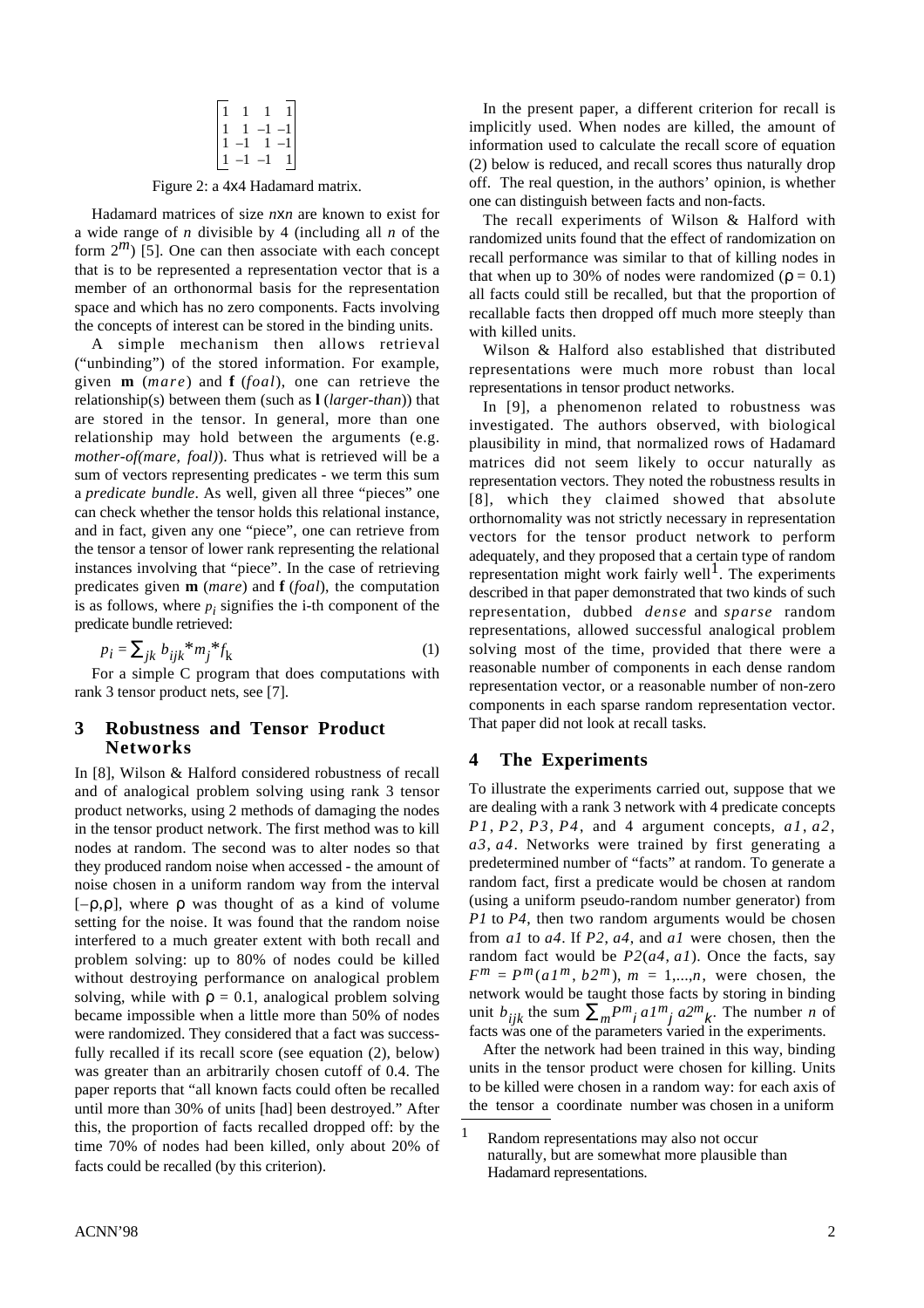random way - the assemblage of coordinate numbers designated a particular binding unit. If the unit so selected happened to be already "dead", then another unit was chosen in the same way. The percentage of units to kill was also a parameter varied in the experiments.

The methods used to test the effect of damaging the network were to kill a certain percentage of the units and then to measure the performance of the network on recalling the facts that it had been taught, and also in attempting to "recall" a collection of non-facts. The nonfacts were chosen at random in the way described above for the facts (subject to checking that the non-facts did not coincide with any fact!) It would be possible, in principle, to check every possible non-fact, but in practice in large fact spaces, this would be prohibitively time-consuming, so in the experiments, one non-fact was chosen for every fact.

The measure of recall of a known fact in an intact network is 1.0, computed as shown below for the rank 3 Figure 3: Effect of length on recall scores for facts and noncase: facts.

$$
ecall(P(a1,a2)) = \sum_{ijk} b_{ijk} * P_i * a1_j * a2_k
$$
 (2)

The other parameters varied in the experiments included (range 0.1499 to 0.1599), and for non-facts was about 0.0 the rank r of the tensor, and the length d of the  $(3.00027, 1.000027)$  The effect of length is the rank *r* of the tensor, and the length *d* of the  $(range -0.00027$  to 0.00927). The effect of length is representation vectors. These two together determined the confounded with proportion of the fact space used as while total number *d r* total number  $d'$  of binding units. Mostly there was a goal in each case there were 250 facts generated, the number of of keeping the total number of binding units, if not the number facts (that is the number of atomic pr of keeping the total number of binding units, if not the *possible* facts (that is, the number of atomic propositions same, then at least of the same order of magnitude. In one expressible using the given predicate and arg same, then at least of the same order of magnitude. In one expressible using the given predicate and argument sequence of experiments, however, the rank was held symbols) varies from  $16<sup>3</sup> - 4096$  to  $128<sup>3</sup> - 2097$ sequence of experiments, however, the rank was held symbols) varies from  $16<sup>3</sup> = 4096$  to  $128<sup>3</sup> = 2097152$ . In constant and the length d of the representation vectors fact as Table 1 shows for a fixed number of f constant and the length *d* of the representation vectors fact, as Table 1 shows, for a fixed number of facts, the was varied to see the effect of this variable.

product space  $P \times A_1 \times ... \times A_{r-1}$  ( $P =$  set of predicate symbols;  $A_i$  = set of possible *i*th arguments) is not normally random. On the other hand, it is difficult to see how to generate successively larger sets of real facts in a scores. natural way, and if some of the fact sets consisted of real facts and some were artificial, this would introduce worse problems. Some results with small, fairly natural sets of facts are reported in  $[8]$ , where natural sets of facts were essential for the analogical reasoning tasks.

For each set of random facts generated, 10 runs were done, randomly "killing" a predetermined proportion of the binding units. The information computed in the course of the experiments included the mean and variance of the recall scores for each fact over the 10 runs, the smallest and largest recall scores over the 10 runs, and information to allow a histogram of all recall scores over the 10 runs to be produced.

components in a representation vector. The number of binding units in a tensor product network is the *length* The *average* recall score was a more or less linear raised to the power indicated by its rank. Figure 3 shows raised to the power indicated by its rank. Figure 3 shows<br>tunction of the proportion of units killed, as shown in<br>Figure 4. The distribution of recall scores for facts was a significant effect on the spread of recall scores. In each



*recall*( $P(a1, a2)$ ) =  $\sum_{ijk} b_{ijk}$ \* $P_i$ \* $a1j$ \* $a2k$  (2) case the average recall scores for facts was about 0.15<br>The other parameters varied in the experiments included (range 0.1499 to 0.1599) and for non-facts was about 0 confounded with proportion of the fact space used, as while is varied to see the effect of this variable.<br>The practice of generating facts at random is not variance of the recall scores. However, as in practice The practice of generating facts at random is not<br>entirely desirable: the pattern of real facts in the cartesian<br>there is usually a limit on the size of memory and thus there is usually a limit on the size of memory - and thus on the number of binding units, and this number is jointly determined by rank and length of representation vectors, so for fixed rank, length has an effect on the spread of recall

| Rank           | Number of<br>binding<br>units | Variance of<br>fact recall<br>scores, 500<br>facts | Variance of<br>fact recall<br>scores, 4000<br>facts |
|----------------|-------------------------------|----------------------------------------------------|-----------------------------------------------------|
| $\overline{2}$ | 1048576                       | 0.000062                                           | 0.000454                                            |
| 3              | 2097152                       | 0.000030                                           | 0.000245                                            |
| $\overline{4}$ | 1048576                       | 0.000062                                           | 0.000475                                            |
| 5              | 1048576                       | 0.000062                                           | 0.000493                                            |
| 6              | 262144                        | 0.000245                                           | 0.001946                                            |
| 7              | 2097152                       | 0.000030                                           | 0.000242                                            |

**5 Experimental Results** Table 1: Effect of number of binding units on variance of fact The term *length* is used below to refer to the number of recall. Variances for non-fact recall are not shown, but are almost the same as for fact recall for the same number of facts.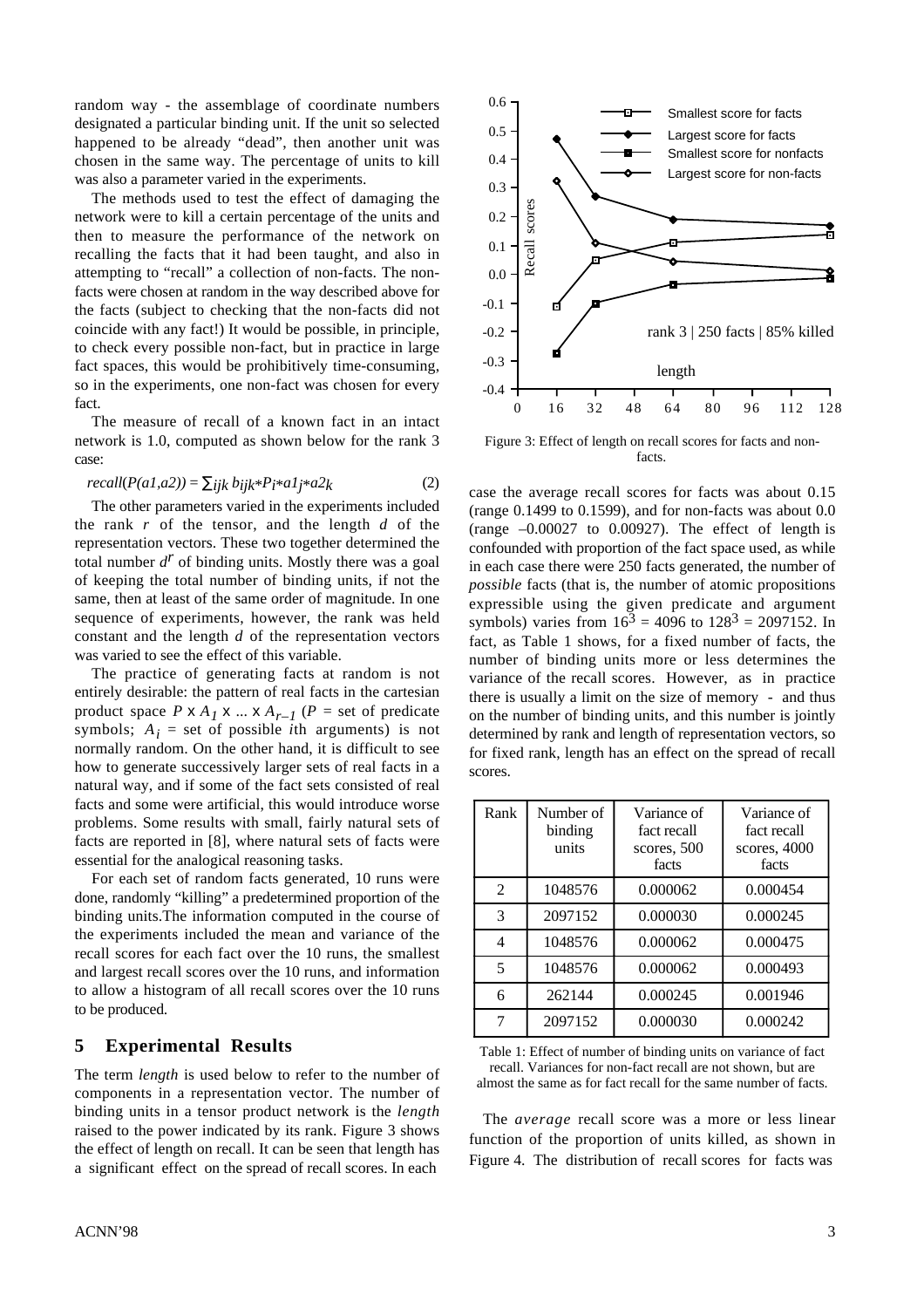

Figure 4: Effect of proportion of binding units killed on average recall score for facts.

more or less bell-shaped, as exemplified in Figure 5 (upper panel). Recall scores for non-facts are also roughly bellshaped, though with a higher peak and narrower spread.



Figure 5: Histogram of pooled recall scores for 10 rank 3 tensor product networks trained on 4000 facts, and with 85% of units killed, for facts (upper panel) and non-facts (lower panel). Figure 6: Distinguishing Between Facts And Non-Facts On

The issue of distinguishing between facts and non-facts The variance of fact recall scores over a number of runs

distinguished. In the runs summarised in Figure 6, 85% of binding units were killed: panel (a) shows rank 3 / 1048576 binding units and panel (b) shows rank 7 / 2097152. As demonstrated in Table 1 and the text that refers to it, it is the number of binding units that makes the difference.

### **6 Conclusions and Discussion**

Tensor product networks using orthonormal distributed representations for the activations projected into the network along the input axes are relatively robust to destruction of individual neurons.

A significant factor in the degree of robustness exhibited is the density of facts in "fact space" - that is, what proportion of all expressible propositions have been taught to the network as facts.



The Basis Of Recall Scores

is addressed in Figure 6, which graphs the largest recall (deleting different binding units at random) is inversely score for a non-fact along with the smallest recall score for proportional to the number of binding units, and the a fact, for two different numbers of binding units: if there number of binding units is proportional to the cube of the are enough binding units in relation to the number of facts length of the vectors used for representing concepts (or to taught to the tensor, then facts and non-facts can be the product of the lengths if different lengths are used for